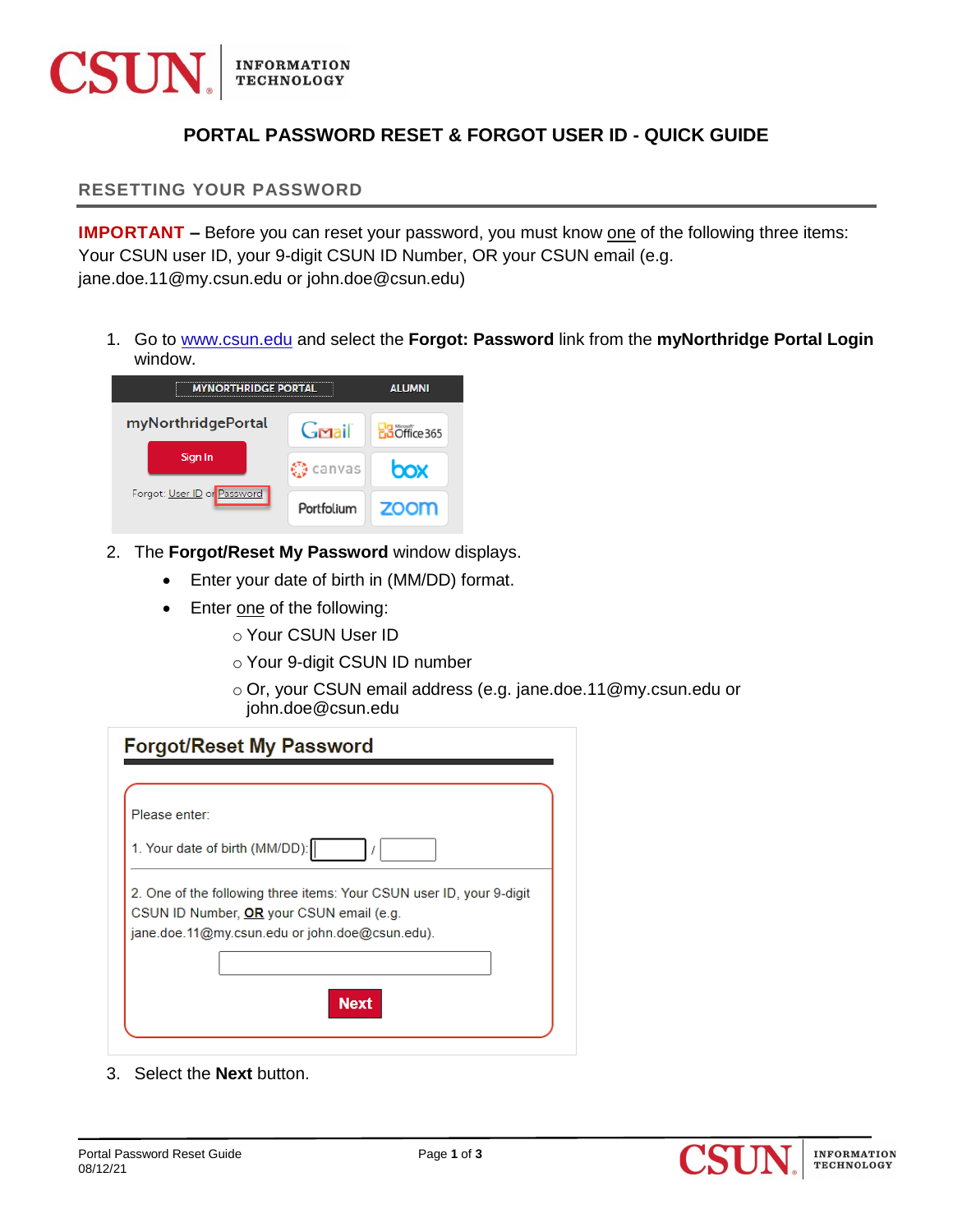4. You will be asked to select how you'd like your temporary password to be sent. In this example, only one option is available based on the information on file. Make the appropriate selection **Non-CSUN email** (if applicable) or **Text**.

| <b>Forgot/Reset My Password</b>                                                                                                                       |  |
|-------------------------------------------------------------------------------------------------------------------------------------------------------|--|
|                                                                                                                                                       |  |
| Send temporary password to one of the following:                                                                                                      |  |
| Email address: Non-CSUN email address not provided<br>$\bigcirc$ Text message to phone number: xxxxxxx<br>(Standard text messaging rates will apply.) |  |
| <b>Send Temporary CSUN Password</b>                                                                                                                   |  |
|                                                                                                                                                       |  |

- 5. Once your selection is made, select the **Send Temporary CSUN Password button**. Your temporary password will be sent via the method selected.
- 6. Your temporary password can be used to log in **once** so that you can change your password. Proceed to the next section for instructions on how to change your password.

## **CHANGING YOUR PASSWORD**

When prompted by the system to change your password, select **Change Password**. You will be sent to this screen.

| <b>Change My Password</b>                                                                                          |
|--------------------------------------------------------------------------------------------------------------------|
| Enter your current password and your new password in the fields<br>below, and click Submit New Password.           |
| When creating your new password it must:                                                                           |
| Can contain any number of alpha, number, capital letters or special<br>characters.                                 |
| Minimum of 12 - suggest as long as possible                                                                        |
| Not contain your first or last name, userID                                                                        |
| Not use common words that would be in a dictionary                                                                 |
| Not found in a breach list (will be checked). You can check yourself<br>here: https://haveibeenpwned.com/Passwords |
| Your User ID:                                                                                                      |
| <b>Your Current</b><br>Password:                                                                                   |
| Your New Password:                                                                                                 |
| <b>New Password</b><br>Again:                                                                                      |
| Submit New Password                                                                                                |

- 1. Enter your User ID in the **Your Account ID** field. If you do not know it, visit the **Forgot User ID** section of this guide.
- 2. Enter **Your Old Password**.
- 3. Enter **Your New Password** noting the following guidelines:
	- Can contain any number of alpha, number, capital letters or special characters.
	- Minimum of 12 suggest as long as possible